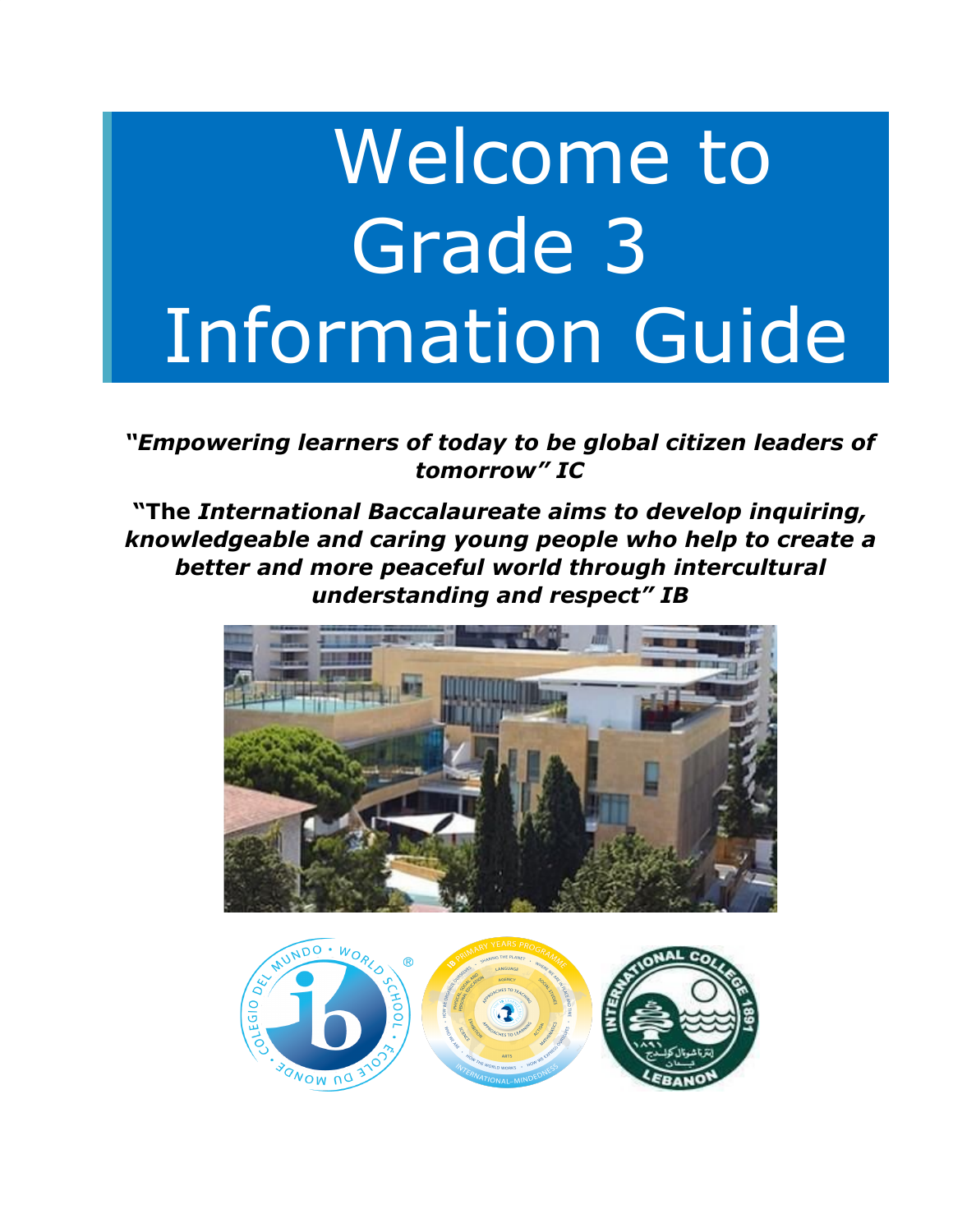### **2019-2020 School Year**

# Program of Inquiry in Grade 3

| Grade 3<br>Age: 8-9 years old |                                                                                                                                                                                                                         |                                                                                                                                                                                                                                                                                                                                                          |                                                                                                                                                                                                                                         |                                                                                                                                                                                                                                                                                                                                         |                                                                                                                                                                                                                                  |                                                                                                                                                                                                                                                                                                   |
|-------------------------------|-------------------------------------------------------------------------------------------------------------------------------------------------------------------------------------------------------------------------|----------------------------------------------------------------------------------------------------------------------------------------------------------------------------------------------------------------------------------------------------------------------------------------------------------------------------------------------------------|-----------------------------------------------------------------------------------------------------------------------------------------------------------------------------------------------------------------------------------------|-----------------------------------------------------------------------------------------------------------------------------------------------------------------------------------------------------------------------------------------------------------------------------------------------------------------------------------------|----------------------------------------------------------------------------------------------------------------------------------------------------------------------------------------------------------------------------------|---------------------------------------------------------------------------------------------------------------------------------------------------------------------------------------------------------------------------------------------------------------------------------------------------|
| <b>Transdisciplinary</b>      | Who we are                                                                                                                                                                                                              | Where we are in place and time                                                                                                                                                                                                                                                                                                                           | How we express ourselves                                                                                                                                                                                                                | How the world works.                                                                                                                                                                                                                                                                                                                    | How we organize ourselves.                                                                                                                                                                                                       | Sharing the planet                                                                                                                                                                                                                                                                                |
| Thomas                        | An inquiry into the eature.<br>of the self; beliefs and<br>values; personal, physical,<br>mental, social and spiritual<br>including families, friends,<br>rights and responsibilities.<br>what it means to be<br>human. | An inquiry into crientation in place and<br>time; personal histories; homes and<br>journeys; the discoveries, explorations.<br>and migrations of humankind; the<br>health; human relationships relationships between and the<br>interconnectedness of individuals and<br>communities, and cultures; civilizations, from local and global<br>perspectives | which we discover and<br>express ideas, feelings,<br>nature, culture, beliefs and lehysical and biological) and<br>values; the ways in which<br>we reflect on, extend and<br>enjoy our creativity; our<br>appreciation of the aesthetic | An inquiry into the ways in An inquiry into the natural world An inquiry into the<br>and its laws; the interaction<br>between the natural world.<br>human societies; how humans<br>use their understanding of<br>scientific principles; the impact<br>of scientific and technological<br>advances on society and on the<br>annironment. | interconnectedness.<br>of human-made systems and<br>communities:<br>the structure and function of<br>organizations;<br>secietal decision-making:<br>economic activities<br>and their impact on humankind<br>and the environment. | An inquiry into rights<br>and responsibilities in<br>the struggle to share.<br>finite resources with<br>other people and with<br>other living things;<br>communities and the<br>relationships within and<br>between them; access to<br>equal opportunities;<br>peace and conflict.<br>resolution. |
| <b>Control Idea</b>           | Rights and<br>responsibilities play a<br>role in the<br>development of a<br>society                                                                                                                                     | The relationship of ancient<br>civilizations to the modern world.                                                                                                                                                                                                                                                                                        | Appreciating different<br>cultures enables us to<br>become global citizens.                                                                                                                                                             | Uses of different forces<br>cause change in the<br>environment.                                                                                                                                                                                                                                                                         | Human activities have an<br>interdependence with the<br>natural world.                                                                                                                                                           | People can make<br>choices to support<br>the sustainability of<br>water                                                                                                                                                                                                                           |
| An inquiry into               | · What rights and<br>responsibilities are<br>· How rights and<br>responsibilities<br>developed over time<br>· The impact of rights<br>and responsibilities<br>on humankind and<br>the envaronment                       | · Characteristics of civilizations<br>· How achievements of ancient<br>civilizations progressed over<br>time<br>· How past civilizations relate to<br>our current lives                                                                                                                                                                                  | · What culture is.<br>· How interacting with<br>different cultures.<br>enriches our lives.<br>· How attributes of the<br>learner profile<br>promote global<br>citizenship                                                               | · The different uses of<br>force<br>· The changes caused by<br>the use of force.<br>· How understanding<br>force helps us<br>understand our world                                                                                                                                                                                       | - Characteristics of<br>biomes<br>· Effects of human<br>economic activities on<br>biomes<br>· Our responsibility in<br>maintaining sustainable<br>biomes                                                                         | · Properties and<br>states of water.<br>· The availability<br>& distribution of<br>water<br>· The choices<br>people make to<br>manage the use<br>of water                                                                                                                                         |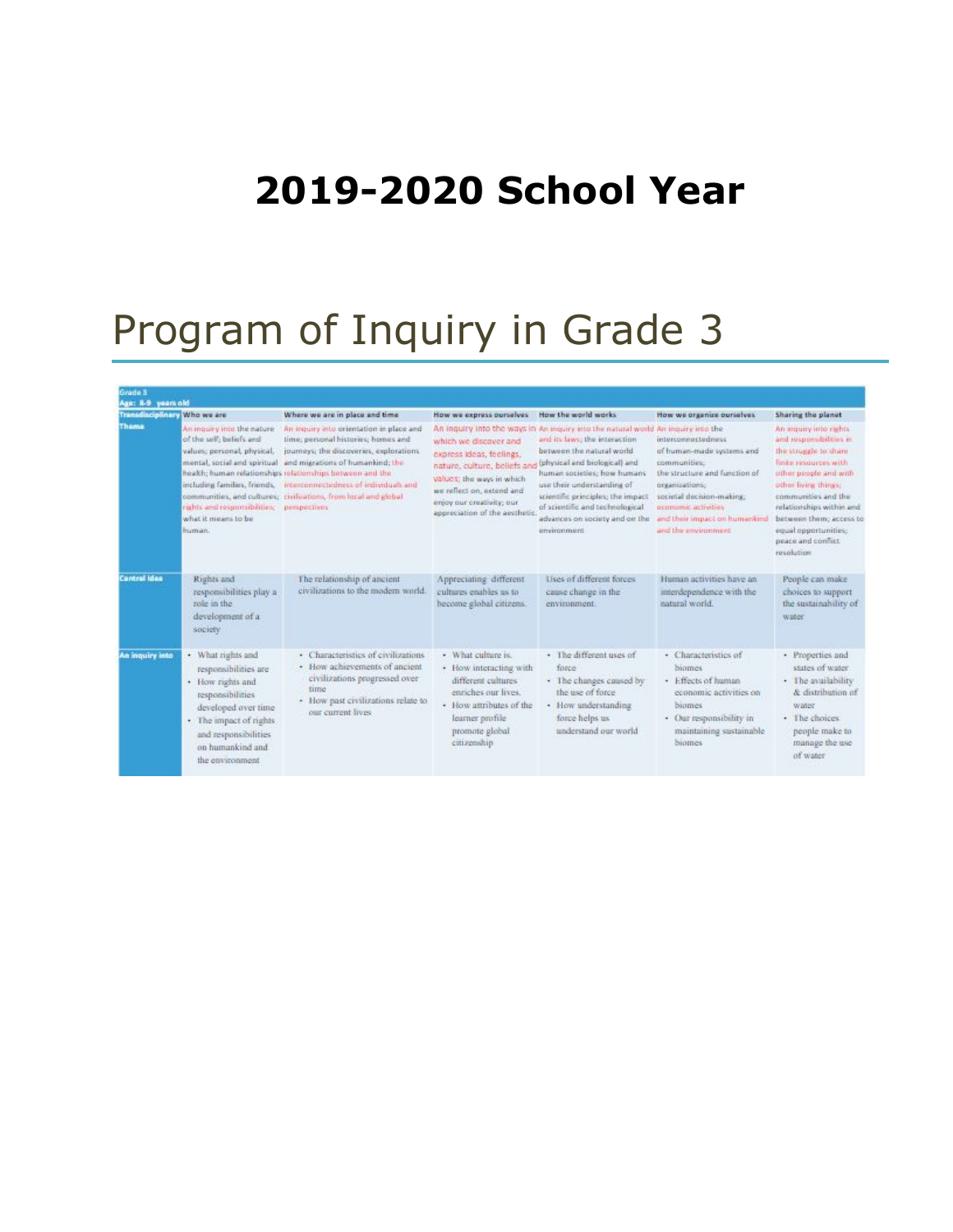# Languages

### **English**

English is our shared language of instruction and communication. In a PYP school, the focus is not just on learning language in isolation, but also on the application of language skills across the subject areas and throughout the Programme of Inquiry. Some language skills are taught as 'stand-alone', while other aspects of language are taught within the context of our Units of Inquiry.

### **Students develop skills in the following strands of language learning:**

- **Written Language:** Reading and Writing
- **Oral Language**: Listening and Speaking
- **Visual Language**: Viewing and Presenting

Students develop skills and understandings across the four areas of language learning.

### **Writing Units of Study in Grade 3:**

- Informative writing
- Letter writing
- Cause effect writing
- Advertisement
- Report writing
- Comic strips
- Poetry writing
- Descriptive writing
- Procedural writing

#### **Reading Units of Study in Grade 3:**

- Developing reading comprehension techniques and strategies
- Reading different genres

### **Spelling:**

- Words related to the unit
- Using different strategies to spell words

### **Arabic**

مع نهاية العام الدّراسيّ، سيكون المتعلّم قادرًا على:

- الإصغاء إلى مستند مسموع والإجابة عن أسئلته.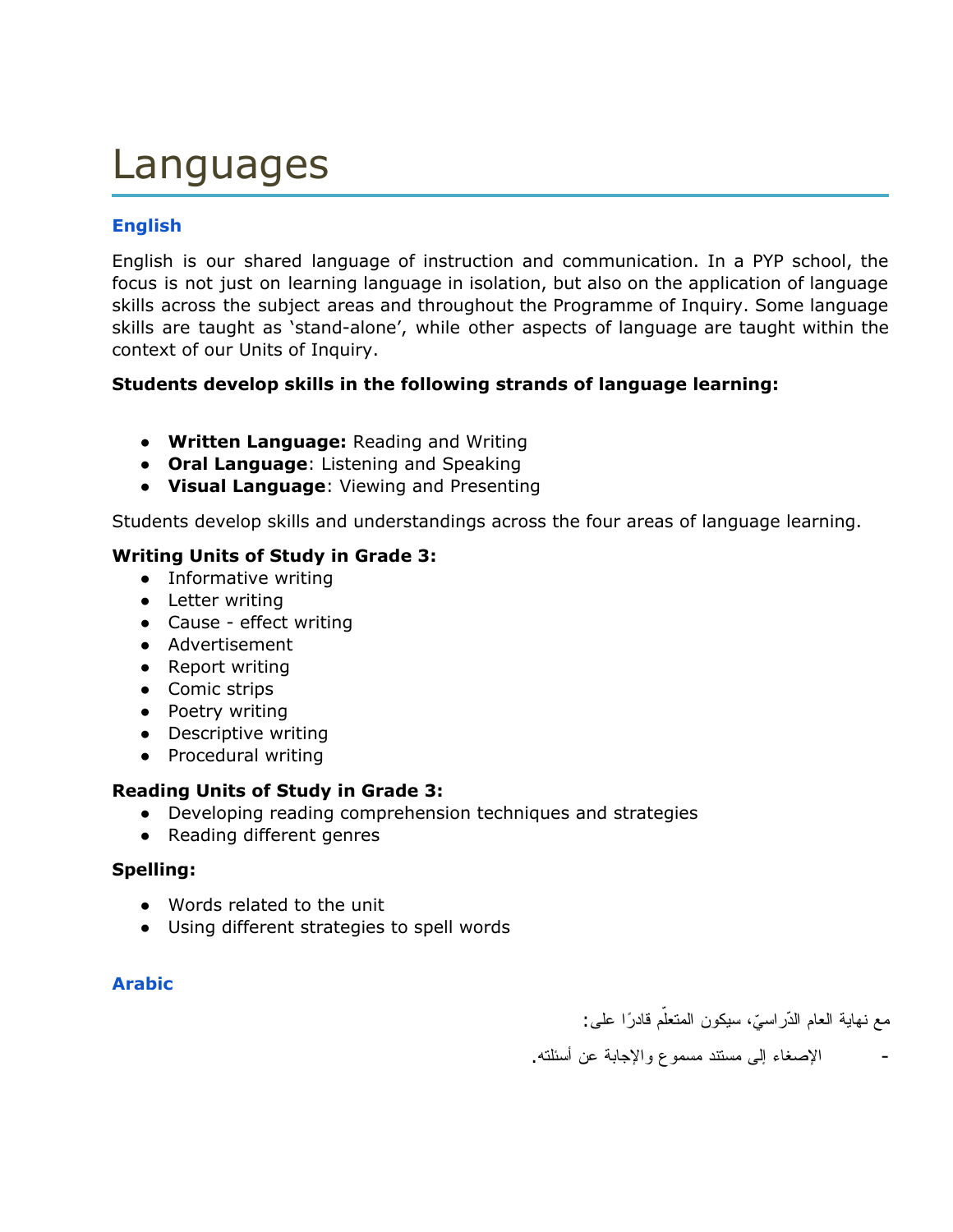النّعرّف إلى فنون أدبيّة (القصّة، السّيرة، الشّريط المُصوّر، الوصف وأدب الرّحلة..) وقراءة نصوص مرتبطة بها قراءة مُراعيًا معاییر القراءة الصّحیحة. وقراءة قصص حرّة والاستماع إلیها بهدف الاستمتاع.

فهم النَّصوص فهمًا مُحملًا ومُفصَّلًا.

التّعبیر شفهیًّا عن أفكاره ومشاعره وتقدیم عروض شفهیّة مُستخدمًا لغة فصحى سلیمة وكتابة فقر صحیحة المضمون والأسلوب.

- اكتساب مهارات القواعد اللُّغويَّة والإملائيَّة المُقرّرة للصّفّ الثّالث وتطبيقها تطبيقًا صحيحًا.

\* المتعلّمون الّذين يتابعون برنامج اللّغة العربيّة كلغة أجنبيّة سوف يتّبعون منهاجًا خاصًّا بهم.

### **French as an Additional Language:**

The aim of the program is to offer students a valuable educational experience and the opportunity to develop a basic usable command of the French/English language that can be expanded through further study or contact with French/English-speaking people. The students will engage in simple reading content and demonstrate an understanding of the language while using its conventions. Their learning will be assessed through different forms of evaluation.

### Mathematics

The aim of our Mathematics Programme is to develop students into confident mathematical thinkers, who demonstrate a sound knowledge of the subject and show the ability to creatively apply it to solve problems in many ways.

Mathematics lessons are usually differentiated, with students working on a variety of tasks in various different flexible groupings, in order to challenge and support all students, regardless of their level of competency or experience.

### **Grade 3 Programme Information and Curriculum:**

Numbers:

- Read, represent, compare, and order whole numbers to 1000 and use concrete materials to represent fractions
- Solve problems involving the addition and subtraction of one and multi digit whole numbers
- Demonstrate an understanding of multiplication and division

Shape and Space:

● Compare two dimensional shapes and three dimensional figures and sort them by their geometric properties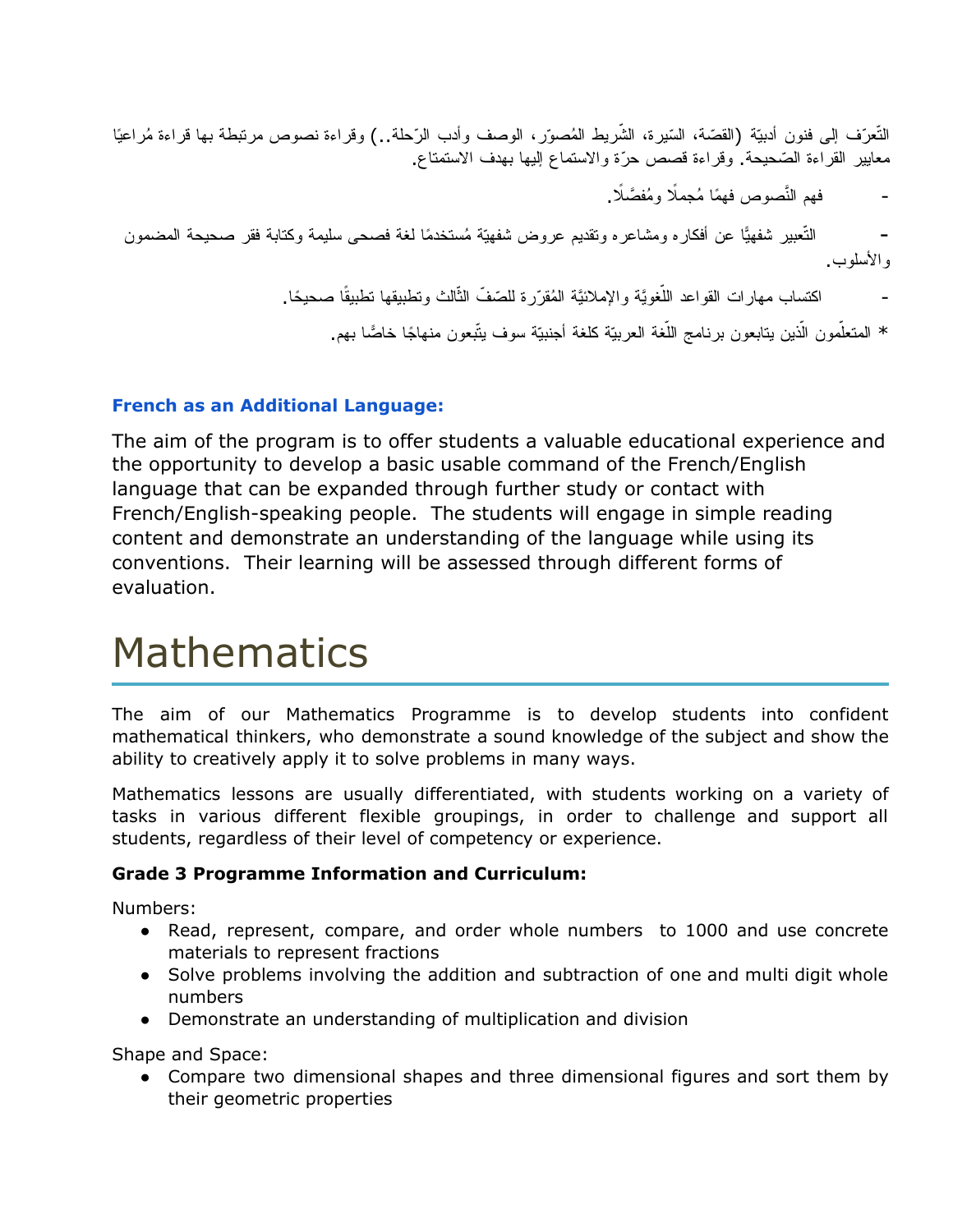- Describe relationships between two dimensional shapes, and between two dimensional shapes and three dimensional figures
- Identify and describe the location and movements of shapes and figures

Measurement:

- Estimate, measure, and record length, perimeter, mass, time, capacity, and using standard units
- Compare, describe, and order events using attributes measured in standard units

Data Handling:

- Read, collect, organize, interpret and display data using charts and graphs
- Probability: describe the likelihood that everyday events will happen

Pattern and Function:

- Describe, extend, and create a variety of numeric and geometric patterns
- Demonstrate an understanding of the concept of equality, pairs of expressions, using addition, and subtraction of one and two- digit numbers.

### **Science**

"In the PYP, science is viewed as the exploration of the biological, chemical and physical aspects of the natural world, and the relationship between them….It encourages curiosity and ingenuity and enables the student to

develop an understanding of the world. Reflection on scientific knowledge also helps students to develop a sense of responsibility regarding the impact of their actions on themselves, others and the world…. ." ( Making the PYP Happen,2009,p.93)

Science does not appear as a standalone on the student's timetable; rather, it is embedded within the units of inquiry. The **knowledge** component of **science** in the **PYP** is arranged into four elements: living things, Earth and space, materials and matter, and forces and energy.

| <b>Unit of Inquiry</b>         | <b>Science Strand</b>                                 |
|--------------------------------|-------------------------------------------------------|
| Who we are                     |                                                       |
| Where we are in place and time |                                                       |
| How the world works            | Forces and energy (focus on physics<br>and mechanics) |
| How we organize ourselves      | Living things (focus on adaptations)                  |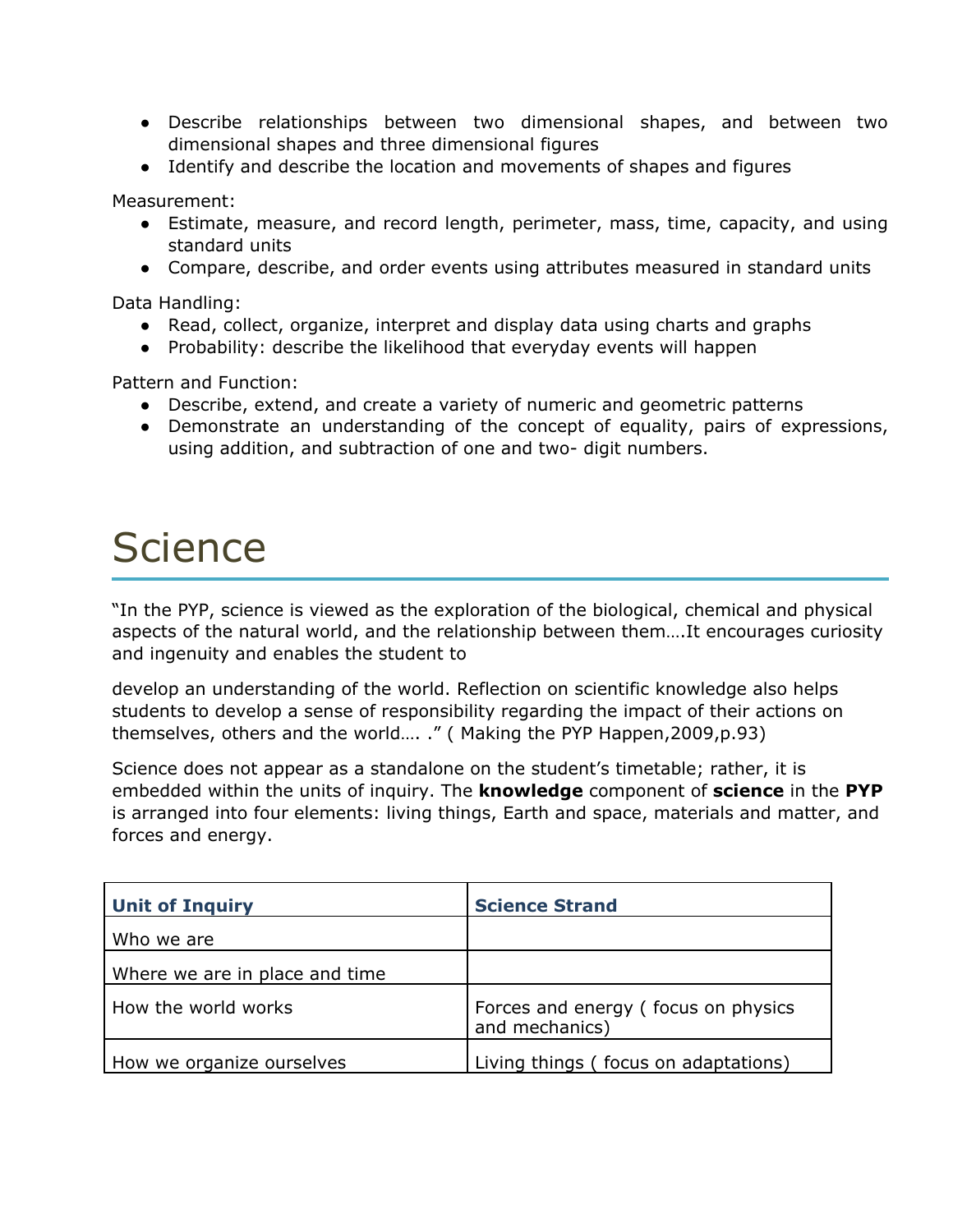| Sharing the Planet       | Materials and matter (focus on<br>changes of state) |
|--------------------------|-----------------------------------------------------|
|                          | Earth and space (focus on water cycle)              |
| How we express ourselves |                                                     |

To ensure that students are well informed and confident, the following science skills are tackled throughout the academic year. Students will be able to:

- Observe carefully in order to gather data
- use a variety of instruments and tools to measure data accurately
- use scientific vocabulary to explain their observations and experiences
- identify or generate a question or problem to be explored
- plan and carry out systematic investigations, manipulating variables as necessary
- make and test predictions
- interpret and evaluate data gathered in order to draw conclusions
- consider scientific models and applications of these models including their limitations

# Social Studies

"In the PYP, social studies is viewed as the study of people in relation to their past, their present and their future, their environment and their society. Social studies encourages curiosity, and develops an understanding of a rapidly changing world. Through social studies, students develop an understanding of their personal and cultural identities. They develop the skills and knowledge needed to participate actively in their classroom, their community, and the world: to understand themselves in relation to their communities." (Making the PYP Happen,2009, p.103)

Social studies does not appear as a standalone on the student's timetable; rather, it is embedded within the units of inquiry. The **knowledge** component of **social studies** in the **PYP** is arranged into five elements: human systems and economic activities, social organizations and culture, continuity and change through time, human and natural environments, and resources and the environment.

| <b>Unit of Inquiry</b> | <b>Social Studies Strand</b>                                    |
|------------------------|-----------------------------------------------------------------|
| Who we are             | Social organizations and culture (focus<br>on roles and rights) |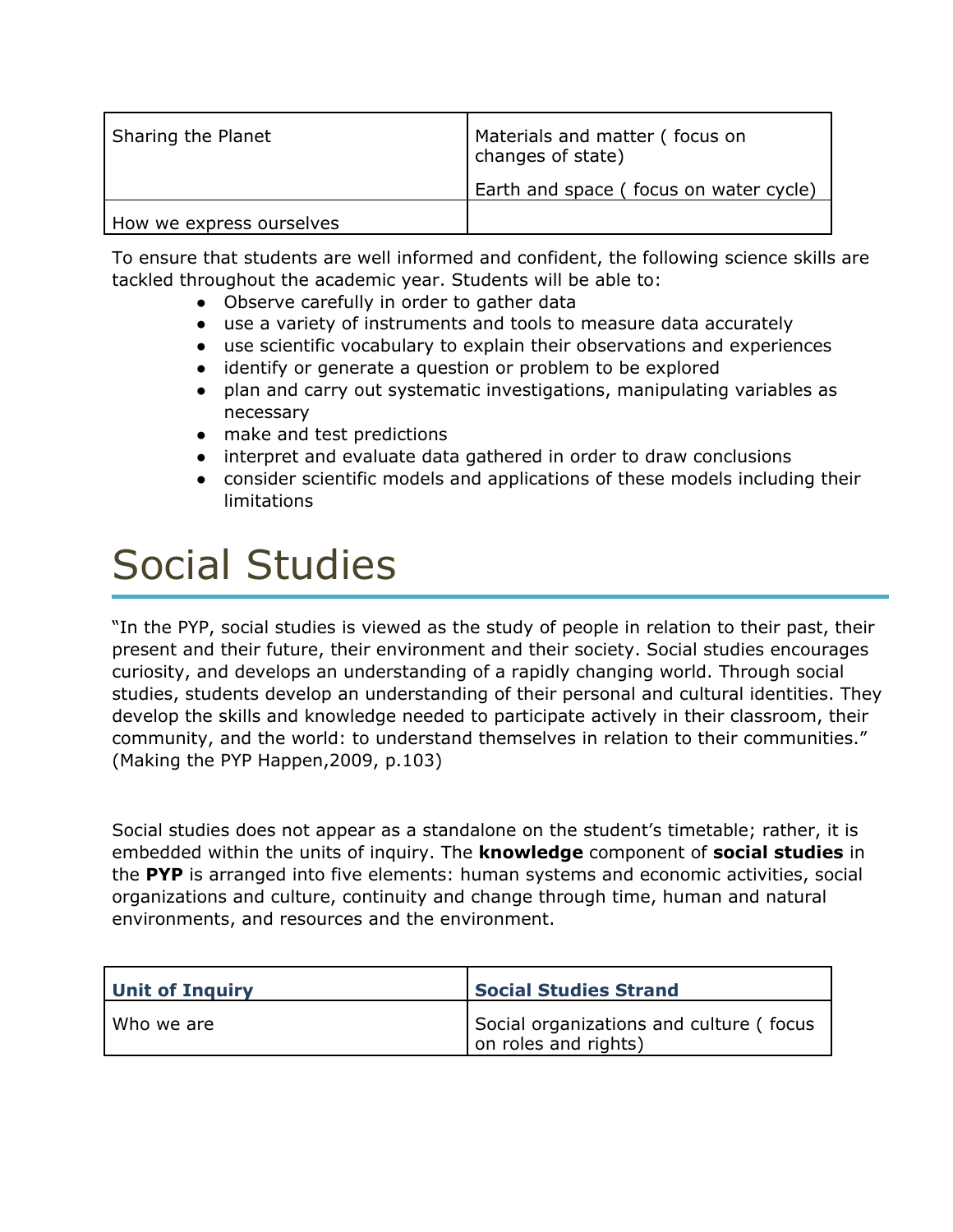| Where we are in place and time | Continuity and change through time (<br>focus on chronology, history and<br>civilizations) |
|--------------------------------|--------------------------------------------------------------------------------------------|
| How the world works            |                                                                                            |
| How we organize ourselves      | Resources and the environment (focus<br>on biomes and sustainability)                      |
| Sharing the Planet             | Resources and the environment (focus<br>on distribution and sustainability)                |
| How we express ourselves       | Social Organization and Culture (focus<br>on diversity)                                    |

To ensure that students are well informed and confident, the following social studies skills are tackled throughout the academic year. Students will be able to:

- formulate and ask questions about the past, the future, places and society
- use and analyze evidence from a variety of historical, geographical and societal sources
- orientate in relation to place and time
- identify roles, rights and responsibilities in society
- assess the accuracy, validity, and possible bias of sources

### Arts

One way to foster the development of the whole child is by learning about and through the Arts. It promotes creativity, critical thinking, problem-solving skills and social interactions. Through our Arts Programme, students develop appreciation, empathy and Learner Profile attributes such as being a communicator and a risk-taker.

### **Visual Art units in Grade 3 include:**

- Engage students in making 2D and 3D art projects .
- Explore the art work of prominent Lebanese and international artists.
- Identify the elements and principles of art (line, shape, color, unity, proportion…).
- Collage, drawing, painting and watercolor.
- Drawing landscapes, city and seascape.

### **Music units in Grade 3 include:**

- Sing with others, developing ensemble skills and an awareness of audience.
- Performing with percussions to show tempo, dynamics and style.
- Read and notate using basic rhythm values of whole note, half note, quarter note, eighth note
- Develop an awareness and appreciation of music from different cultures.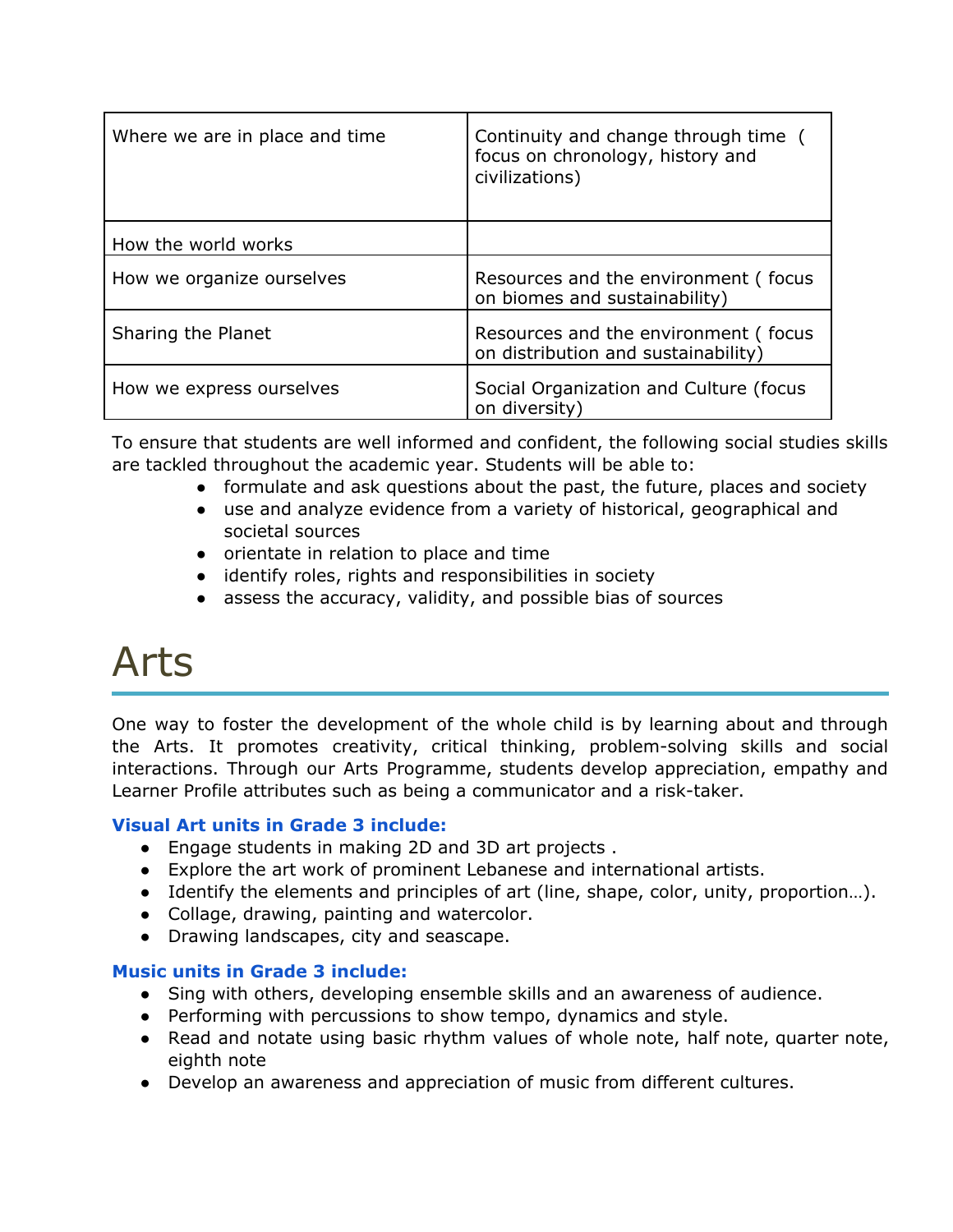# Personal Social and Physical Education

#### **Personal and Social Education**

As twenty-first century learners, students need to develop as autonomous and responsible people who take responsibility for their learning and their wellbeing be it physical, emotional, spiritual or social. All areas of the PYP curriculum address personal and social education and hence it is the shared responsibility of *all* teachers at the Elementary School to develop this aspect of the learner's education. Students are encouraged to develop positive attitudes and behaviors in order to meet challenges, make healthy lifestyle choices, and become lifelong learners.

#### **Physical Education**

Learners understand the factors that contribute to a healthy lifestyle. They understand that they can enhance their participation in physical activities through developing and maintaining physical fitness, refining movement skills, and reflecting on technique and performance. Learners are able to identify different stages of life and understand that rates of development are different for everyone. Learners understand that there are potential positive and negative outcomes for risk-taking behaviours and are able to identify these risks in order to maximize enjoyment and promote safety.

#### **PE units in Grade 3 include:**

- Health Related Fitness (Healthy eating, personal safety and injury prevention, human development )
- Individual Pursuits/ Track And Field ( Running, Throwing, Jumping )
- Movement Composition ( Gymnastics, rhythmic movement skills: line dance, musical game)
- Adventure Challenge ( Group Challenges Games)

# Information and Communication Technology (ICT)

We recognize the pivotal role that information and communication technology (ICT) plays in the educational process. Most of the time, technology is integrated through all curriculum areas to make learning more authentic. A variety of multimedia resources such as laptops, tablets … is used to equip students with the necessary skills and knowledge that they need as twenty- first century learners. To provide more student support, the grade level teachers work together with the Technology Coordinator in integrating technology into the curriculum